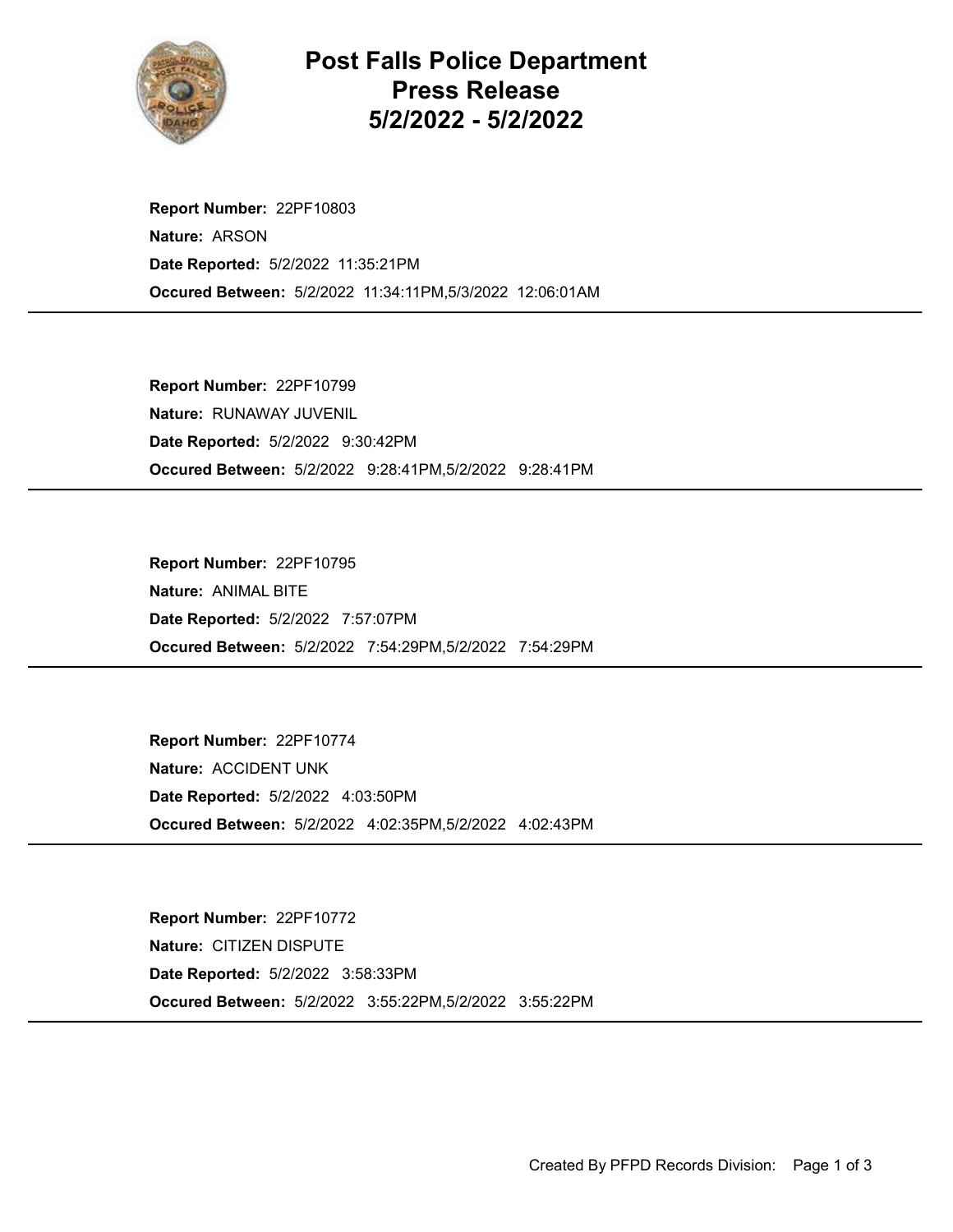Occured Between: 5/2/2022 3:37:02PM,5/2/2022 3:37:02PM Report Number: 22PF10770 Nature: WELFARE CHECK Date Reported: 5/2/2022 3:37:37PM

Occured Between: 5/2/2022 2:44:41PM,5/2/2022 2:44:41PM Report Number: 22PF10762 Nature: CHILD ABUSE Date Reported: 5/2/2022 2:45:55PM

Occured Between: 5/2/2022 1:55:41PM,5/2/2022 1:55:41PM Report Number: 22PF10758 Nature: ANIMAL PROBLEM Date Reported: 5/2/2022 1:57:25PM

Occured Between: 5/2/2022 12:23:06PM,5/2/2022 12:23:06PM Report Number: 22PF10736 Nature: FRAUD Date Reported: 5/2/2022 12:24:42PM

Occured Between: 4/30/2022 12:00:00AM,5/2/2022 11:59:24AM Report Number: 22PF10731 Nature: CHILD ABUSE Date Reported: 5/2/2022 12:00:32PM

Occured Between: 5/2/2022 10:34:30AM,5/2/2022 10:34:30AM Report Number: 22PF10724 Nature: ANIMAL LOOSE Date Reported: 5/2/2022 10:37:22AM